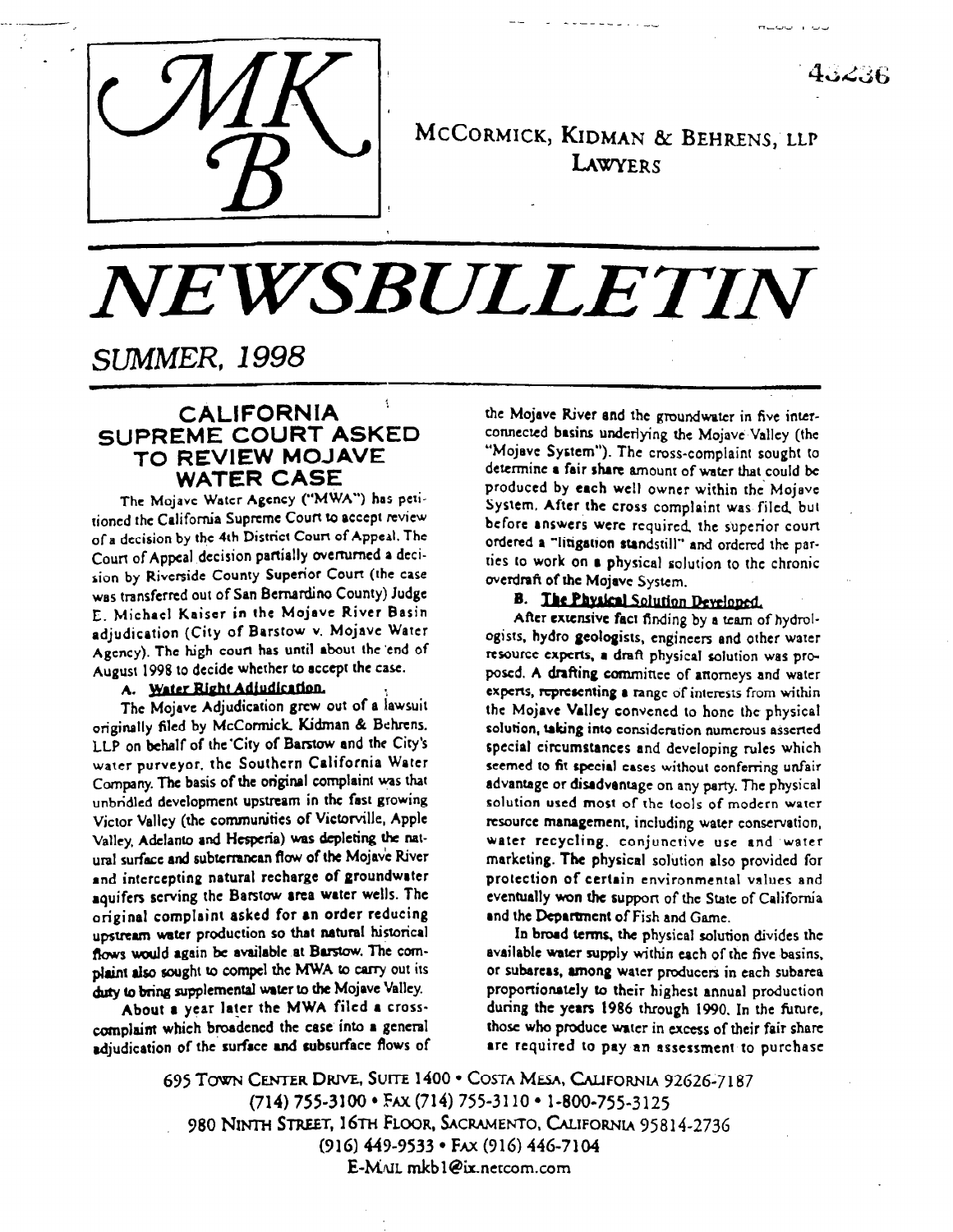imported water to offset their over-production. Each subares is assigned an aggregate obligation to provide water to the next downstream subarea and methods are adopted to determine annual inter-basin flows and to allocate the cost of inter-basin make-up water among water right holders. MWA was designated as the initial watermaster and directed to develop supplemental water supplies and to build and to fairly allocate the cost of needed conveyance facilities so that supplemental water can be distributed throughout the Mojave Valley.

# C. Stinulation. Trial and Order of Physical

Solution.<br>Ultimately, over ninety percent of water produced from the Mojave System was represented by parties who stipulated to the physical solution. The superior court held a two month trial during which the physical solution was examined and the nonstipulating parties were given the opportunity to prove why their water rights were not adequately recognized and protected by the physical solution. The primary protagonists were (1) the City of Adelanto which claimed that it held prior and paramount water rights and that the physical solution was inadequate, (2) a small group of farmers claiming overlying rights exempt from the physical solution, and (3) the single largest water producer within the Mojave System who claimed that its water rights we were understanding the two understanding were understated in the physical solution. The war court upheld the physical solution and ordered it to<br>be imposed upon the dissenters. After Adelanto ultipe imposed to the physical solution, the physical solution, the physical solution, the physical solution, the physical solution, the physical solution, the physical solution, the physical solution, the physical solution, t mately appeared to the buy their courting the remaining dissenters appealed the trial court's decision to the Fourth District Court of Appeals.<br>Judge Kaiser's statement of decision, which was

Judge Kaiser's statement of decision, which was reversed in part, is firmly promised upon the California Constitution's prohibition against the unreasonable method of use of water. Overwhelming evidence at trial established that the overdraft of the Mojave System was both long term (since the 1950s) and critical (agricultural production alone exceeds the safe yield by 40%). The evidence also clearly established that very substantial agricultural and municipal and industrial ("M&I") economies had grown predicated on the continuous overdraft of the Mojave System, that the overdraft was well known and that the overlying users had failed to act to protect their rights from prescription by M&I producers. The trial court found that continued overdraft of the Mojave System without participation in the physical solution was an unreasonable method of use of water in violation of the State Constitution. Judge Kaiser, therefore, imposed the physical solution on th ties who dissented at trial.

# D. Court of Appeal Opinion.

 $\sim$ 

A three judge panel of the 4th District, Division 2, California Court of Appeals sustained the physical solution as to the stipulating parties, but reversed the trial court decision with respect to the involuntary imposition of the physical solution upon the dissenting agricultural landowners (known as the "Cardozo Group Appellants") who claimed overlying water rights. The trial court's determination of water cntitlcment for the large wakr producer (the "Jess' Ranch") was also reversed.

The Court of Appeals' decision (the "Opinion") pays scant attention to the extensive trial court record and makes broad water right pronouncements as a matter of law. Most troubling is the Opinion's general elevation of current and future overlying water rights to a paramount status, exempt from physical solution. The Opinion implies, at least, that appropriative type rights, meaning all M&I uses, must be extinguished before overlying water right holders, usually agricultural land uses, can be compelled to reduce usage as pan of a physical solution to a critically and chronically overdrafted water system. Another troubling aspect of the Opinion is its treatment of rhc trial court approved physical solution as essentially a private contract among the stipulating panics at the same time the Opinion seeks to dictate the terms and parties to the contract as respects the Jess Ranch.

E. Petition for Rehearing.<br>Following issuance of the Opinion, the Southern California Water Company and Company and Southern Lambring water Company and the City of Barstow, joined by MWA and most of the other M&I water producers from the Mojave System, requested the Court of Appeals to reconsider its opinion. The petition for rehearing was to make a record of the numerous evidentiary errors in the Opinion. The petition was denied before the successful appellants had even filed their opposition to the petition. MWA's decision to petition the California Supreme Court for hearing followed.

# F. Water Right Priorities and Reasonable Use.

The history of water right development in California has seen a number of fundamental "sea changes." Early water right law (after the Spanish/Mexican mission and rancho eras) in California was based upon the custom of the mining camps, i.e., the doctrine of prior appropriation, based on "first-in-time, first-in-right". Prior appropriation continues as the exclusive water right system throughout the arid and semi-arid western United States, except in California. Following the gold rush era in California, promotion of agricultural land development led to the ascension of English common law style land ownership-based water right doctrines. Riparian and overlying water rights gained ascendance over  $\mathbf r$  rights.

This era reached both its high water mark and end with the California Supreme Court decision in Herminghaus v. Southern California Edison. which, in 1926, upheld the absolute priority of a downstream riparian's wasteful agricultural water uses against an upstream municipal, power generation water claimant. This decision so outraged Californians that the very next year the California constitution was amended to state that the doctrine of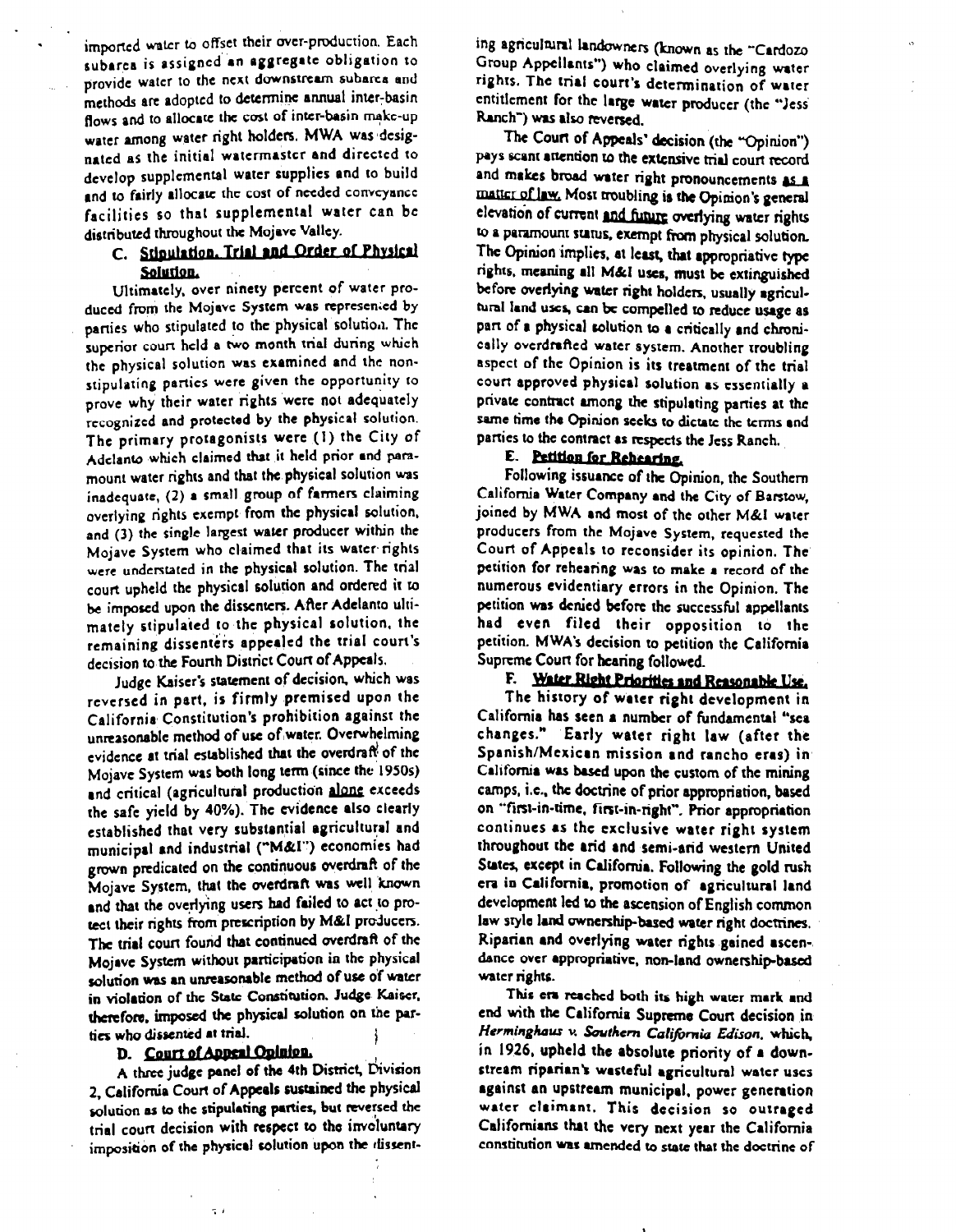reasonable and beneficial use, and the prohibitions against waste and unreasonable use, and unreasonable method of use of water applied to land ownership-based water rights. Since then, water right cases have been decided on a situational basis, depending heavily on the ponicular facts and circumstances of each case. The California Supreme Court has repeatedly urged and empowered the trial courts to seek or impose physical solutions which promote the constitutional imperative. After the 1928 constimtiona] amendment (now Article X. Section 2), no California Supreme Court case has been decided based upon the absolute priority of land ownership-based water rights. One of the high court's most recent pronouncements on the subject, In re Waters of Long Valley Creek System, went farther and declared that the existence of unregulated and unexercised land ownership-based water rights created so much uncertainty as to thwart investment in much needed water development infrastructures in California.

ċ.

# G. Turning Back the Hands of Time.

The Court of Appeals' Opinion in the Mojave case would revert groundwater law back to priority rules long ago qbandoned with respect to surface water. No appellate decision since Herminghaus has elevated land ownership-based water rights to rhe level of priority assigned to the Cardozo Group in the Opinion. The Opinion flice in the face of the Supreme Court's Long Valley decision and points up the critical need for the Supreme Court to rake another groundwater adjudication case to clear up the rules to be applied by trial courts after the Supreme Courts decision in City of Los Angeles v. City of San Fernando ("San Fernando").

Since wells in a groundwater basin take water from a common 'pool, each producer impinges on water available to every other producer. When demand has exceeded surplus water available in the basin for more than five pars, the classic elements of prescription exist, except that every water producer has prescribed against every other water producer. A proportionate reduction seems eminently sensible proportionale requestori seculi cininentif ser

and equitable.<br>The problem with this theory surfaced in the San Fernando case where not all of the municipal water producers were in agreement on a pro tanto reduction. The Supreme Court found that mutual prescription couldn't work under these circumstances because Civil Code Section 1007 prevents prrscription against public agencies and public utilities. Civil Code Section 1007, however, does not prevent public agencies and public utilities from prescribing against private parties. But "one way prescription" would be inequitable and so the San Fernando court, in dicta. posited that private water producers might be protected in their extant pmduction by the doctrine of "self help." This seems to imply that unexercised overlying rights are subject to prescription by both municipal production and actual overlying production. Unanswered is whether exercised overlying water rights. protected by self help, are subject to or exempt from reduction, along with municipal production, in order to solve the overdraft of a groundwater basin. 7

 $HCCUU + VU$ 

والمناور والمركبات سأتساط والمتاوية

The Court of Appeals Opinion in the Mojave case resolved this puzzle in favor of absolute priority for overlying water rights, both exercised and unexercised.

# H. Trial Courts Need Clarification for Groundwater Adjudications after San **Ecreando**

In City of Pasadena v. City of Alhambra ("Pasadena") the Supreme Court validated a trial court determination that employed a proportionate reduction of all water rights based upon past production from a groundwater unit known as the Raymond Basin. The pro tanto reduction of water production rights was predicated upon a docuine denominated "mutual prescription." In San Fernando, the Supreme Court stated that mutual prescription was a valid approach in the circumstances of the Pasadena case. but stated that a truly equitable apportionment would take many factors into consideration and added famous footnote 61 by way of illustration:

"Priority of appropriation is the guiding principle. But physical and climatic conditions, the consumptive use of water in the several sections of the river. the character and rate of return flows, the extent of established uses, the availability of storage water, the practical effect of wasteful uses on downstream areas, the damage to upstream areas as compared to the benefits to downstream areas if a limitation is imposed on the former-these are all relevant factors. They are merely an illustrative, not an exhaustive catalogue. They indicate the nature of the problem of apportionment and Iho 'delicare adjustment of interests which must be made."

The San Fernando decision is widely regarded as having invalidation is widely regarded mutual present in the same of the same of the same of the same of the solve over the contract basing wales they we solve overdraft in groundwater basins. Even though the opinion in San Fernando clearly states that distinguishing circumstances made mutual prescription valid in Pasadena, footnote 61 states that many factors besides proportional water use should be taken into consideration in order to achieve an equitable apportionment of available supply. Taking his cue from footnote 61. Judge Kaiser examined a multitude of factors in the course of validating the physical solution suggested by the stipulating parties at trial in the Mojave case.  $G$  is the law has now been created uncertainty in the law has now been created uncertainty in the law  $G$ 

ed by the Opinion because of the singed by the Opinion because of its emphasis on the single factor of water right priority as to overlying water rights in the context of a critically and chronically overdrafted hydrologic system. The opinion ignores many factors suggesting that overlying water rights